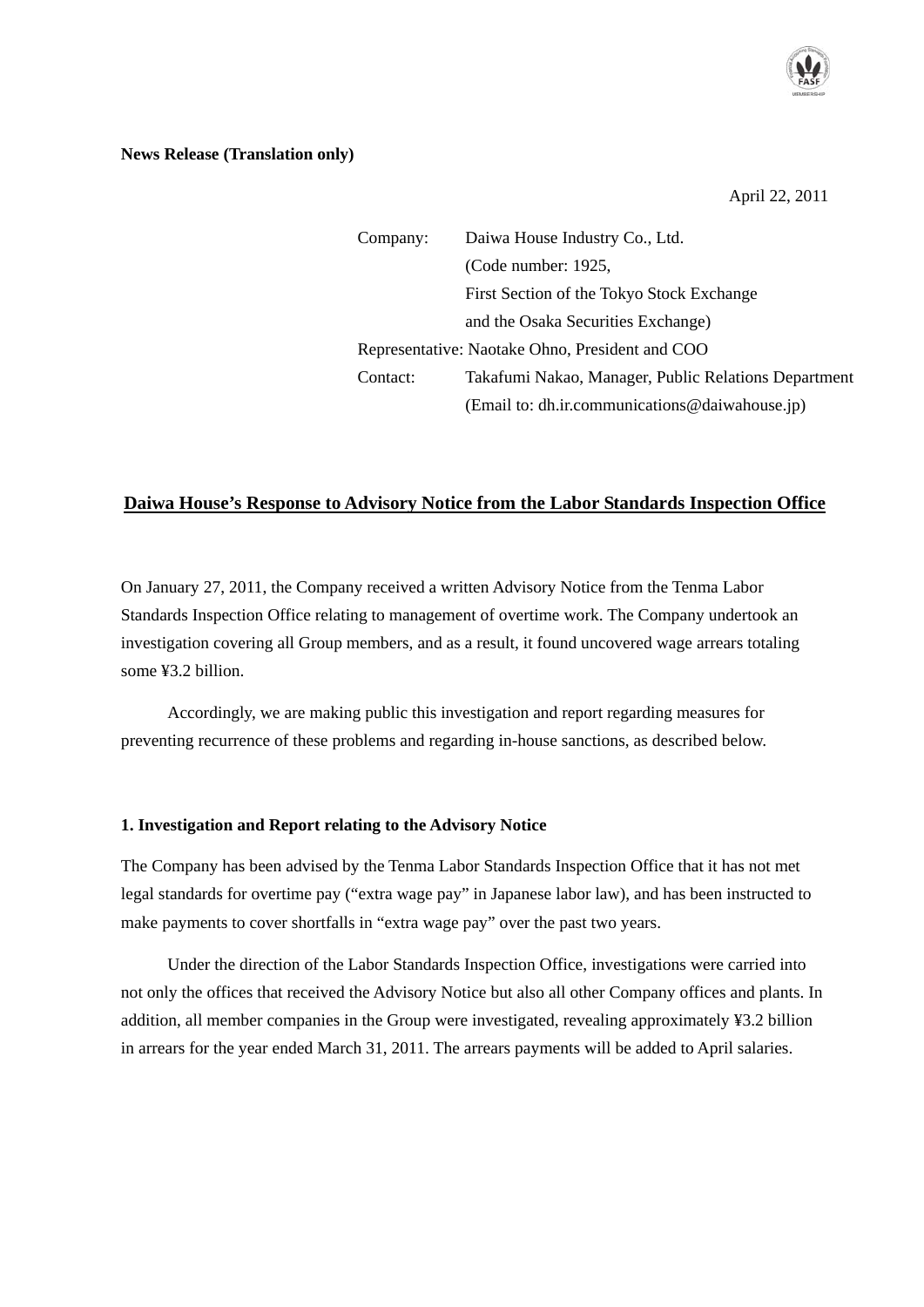| Period of the investigation               | January 2009 to December 2010                                                                 |
|-------------------------------------------|-----------------------------------------------------------------------------------------------|
| Number of personnel investigated          | 25,025                                                                                        |
| Number of personnel entitled to arrears   | 9,387                                                                                         |
| Number of hours of arrears to be paid for | Approx. 1,514,458 hours (an average of approx.<br>6.7 hours per month per recipient employee) |
| Total of arrears payments                 | Approx. ¥3,206,140,000 (approx. ¥14,000 per<br>month per recipient employee)                  |

# 【**Findings of the Investigation** 】**(Covering all 32 Group companies)**

### **2. Preventing Recurrence of the Problem**

The Company has established a range of support mechanisms to ensure employees enjoy a better work-life balance and has made changes to its working-hour schedules, lockout regime (under which Company premises are locked between 21:00 and 07:30 hours) and other systems. It has also launched a Companywide "Smart Biz" initiative soliciting suggestions from employees for productivity improvements, and has undertaken radical operational changes at each work unit. Following receipt of this Advisory Notice, we are implementing the following extra measures to ensure more rigorous due management of working hours.

(1) Better attendance management

 We are improving the attendance management system to enable more accurate recording of work start and finish times, and more accurate reporting of overtime hours and work on holidays.

- (2) Better employee awareness and guidance
	- 1) We are taking measures to ensure that managers give clear advance notice of any need for overtime.
	- 2) By compiling and circulating a "Time Management Guidebook" outlining our overall approach to work scheduling, we aim to encourage a more careful attitude to time management among all employees.
	- 3) Review of evaluation mechanisms

 We are undertaking an overhaul of process flows and operations, with incorporation of productivity into our performance evaluation benchmarks.